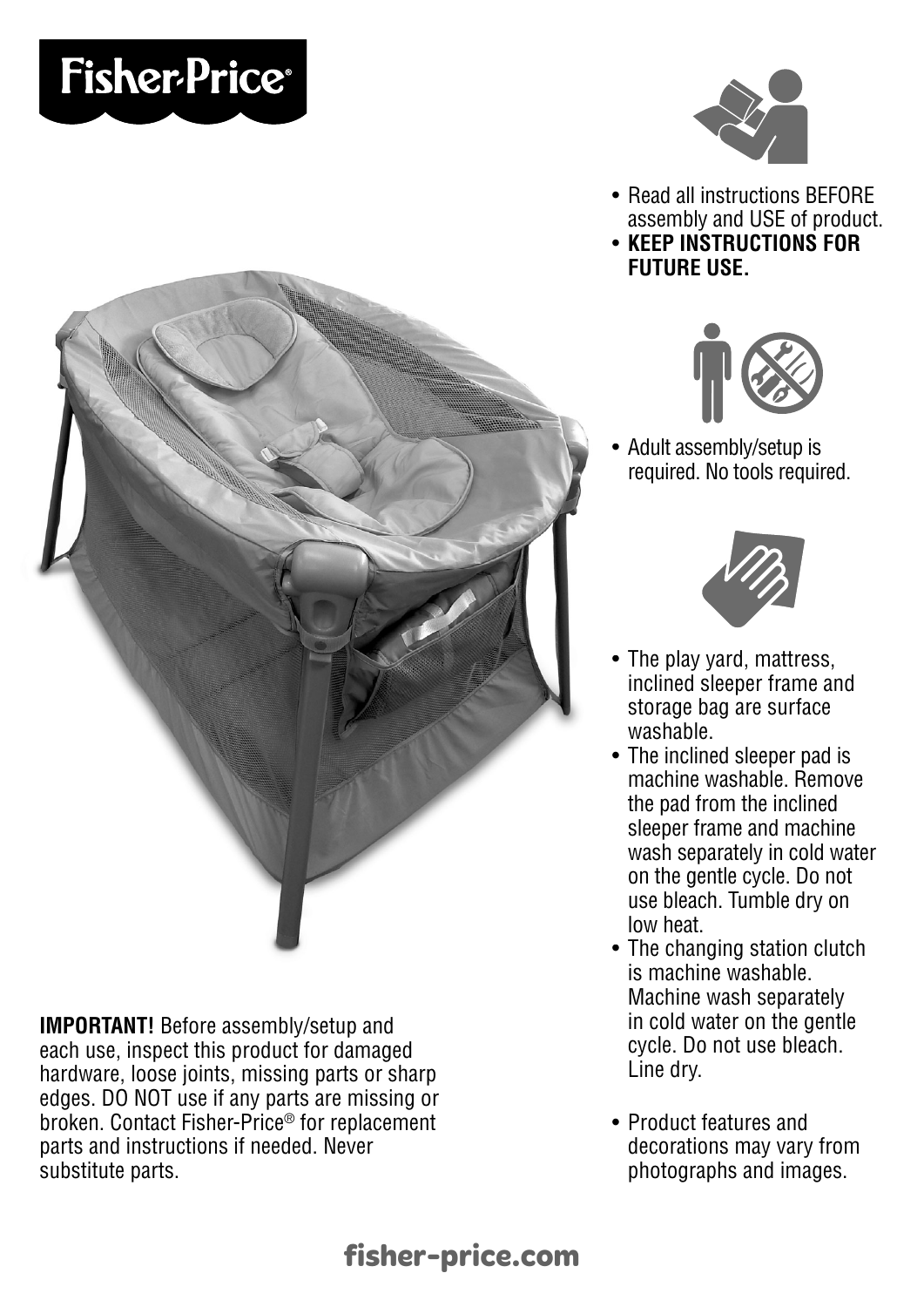## **Play Yard Warnings**

# **WARNING**

#### **Failure to follow these warnings and the instructions could result in serious injury or death.**

- The product, including side rails, must be fully erected prior to use.
- Strings can cause strangulation! Never place items with a string around a child's neck such as hood strings or pacifier cords. Never suspend strings over product or attach strings to toys.
- Use only with a child who cannot climb out and is less than 35 inches (890 mm) in height.
- Child can become entrapped and die when improvised netting or covers are placed on top of product. Never add such items to confine child in product.
- Never place product near a window where cords from blinds or drapes can strangle a child.
- Always provide the supervision necessary for the continued safety of your child. When used for playing, never leave child unattended.
- To reduce the risk of Sudden Infant Death Syndrome (SIDS), pediatricians recommend healthy infants be placed on their back to sleep, unless otherwise advised by your physician.
- Never use this product if there are any loose or missing fasteners, loose joints, broken parts, or torn mesh/fabric. Check before assembly and periodically during use. Contact Fisher-Price® for replacement parts. Never substitute parts.

#### • **SUFFOCATION HAZARD**

- Infants can suffocate:
	- In gaps between a mattress too small or too thick and product sides.
	- On soft bedding.
- NEVER add a mattress, pillow, comforter, or padding.
- Never use plastic shipping bags or other plastic film as mattress covers not sold and intended for that purpose. They can cause suffocation.
- Make sure latches are secure.
- When child is able to pull to a standing position, remove bumper pads, large toys, and other objects that could serve as steps for climbing out.
- Use ONLY the mattress provided by Fisher-Price®.
- Never use a water mattress with this product.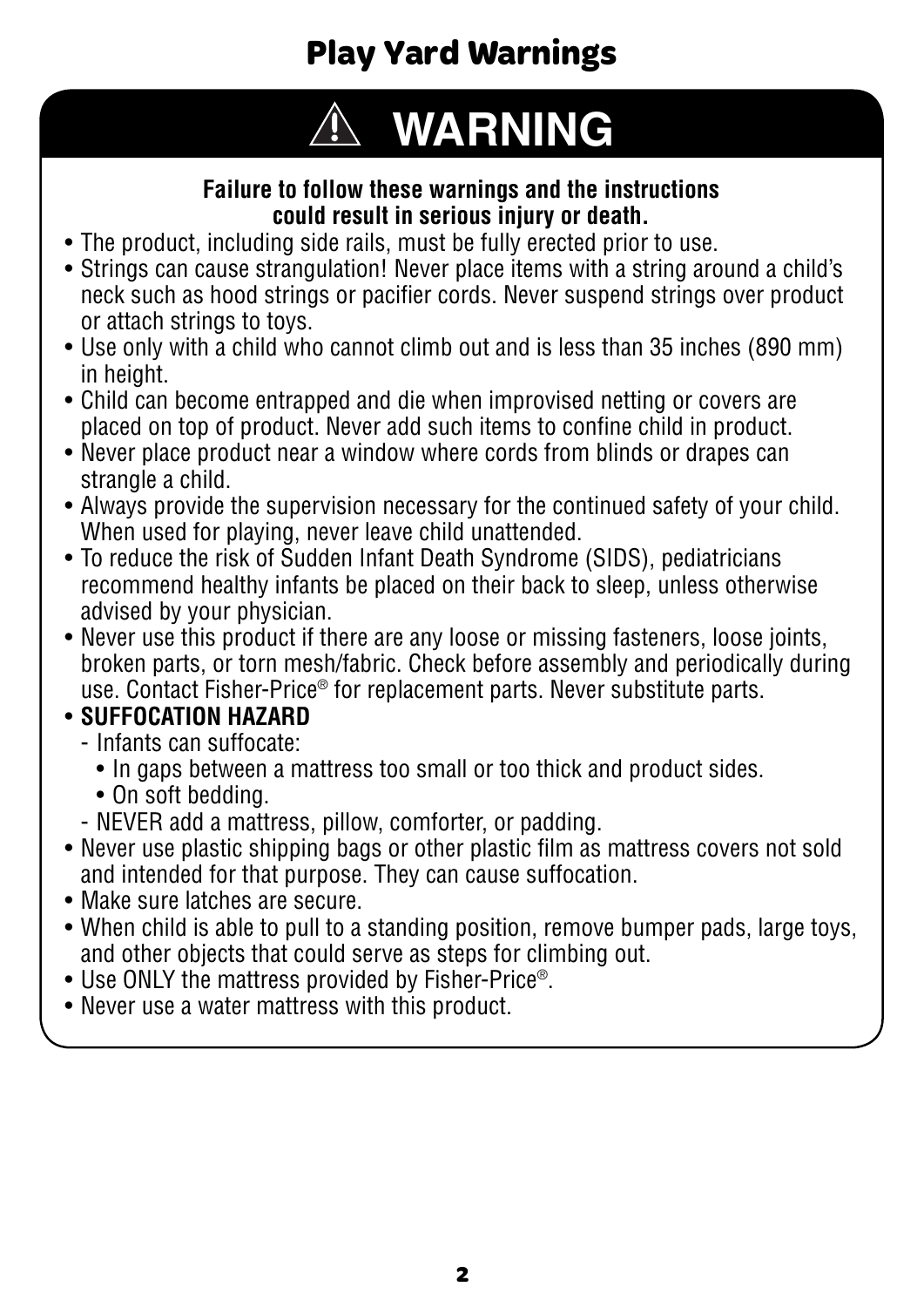## **Inclined Sleeper Warnings**



 **WARNING: Failure to follow these warnings and the instructions could result in death or serious injury.**

- **FALL HAZARD** To prevent falls, stop using the inclined sleeper when infant:
	- Begins to roll over or
	- can pull up on sides, whichever comes first (approximately 5 months).
- ALWAYS use restraint system.
- **SUFFOCATION HAZARD**
	- Infants have suffocated:
		- In gaps between extra padding and side of a inclined sleeper.
		- On soft bedding. Use ONLY the pad provided by Fisher-Price®. NEVER add a pillow, comforter or extra padding.
		- When trapped between inclined sleeper and adjacent surfaces. NEVER use in play yard unless it's attached to the mounts on play yard.
	- ALWAYS place child on back to sleep.
- Strings can cause strangulation! Never place items with a string around a child's neck such as hood strings or pacifier cords. Never suspend strings over product or attach strings to toys.
- **ENTRAPMENT HAZARD**
	- Never leave the inclined sleeper in place when child is in the play yard.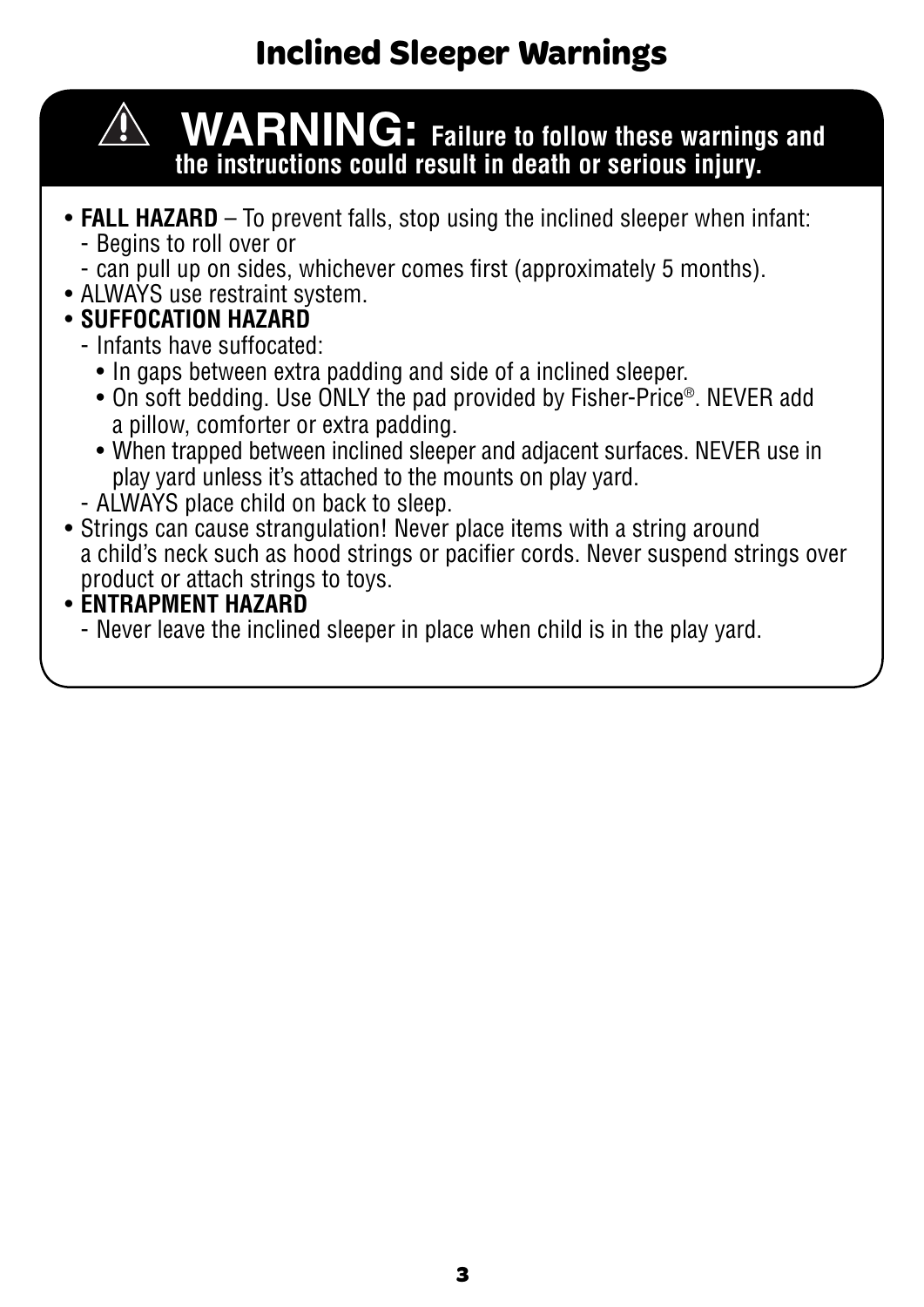

#### **CONSUMER ASSISTANCE AYUDA AL CONSUMIDOR**

1-800-432-5437 (US)

## service.fisher-price.com

Fisher-Price, Inc., 636 Girard Avenue, East Aurora, NY 14052.

Hearing-impaired consumers/Clientes con problemas auditivos 1-800-382-7470.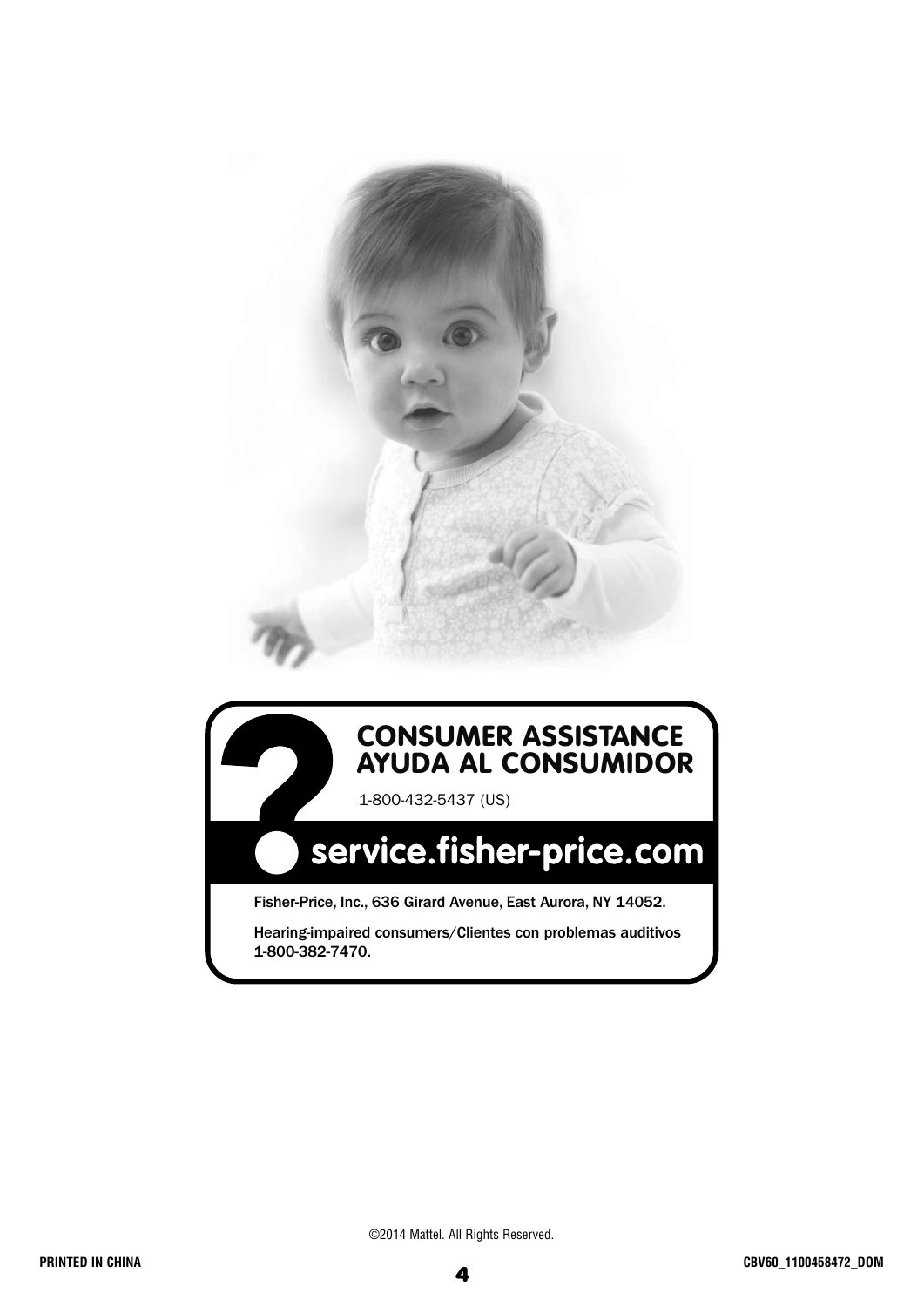#### **Parts**



**Play Yard**



**Inclined Sleeper Frame**



**Inclined Sleeper Pad**



**Changing Station Clutch**



**Storage Bag**



**Mattress**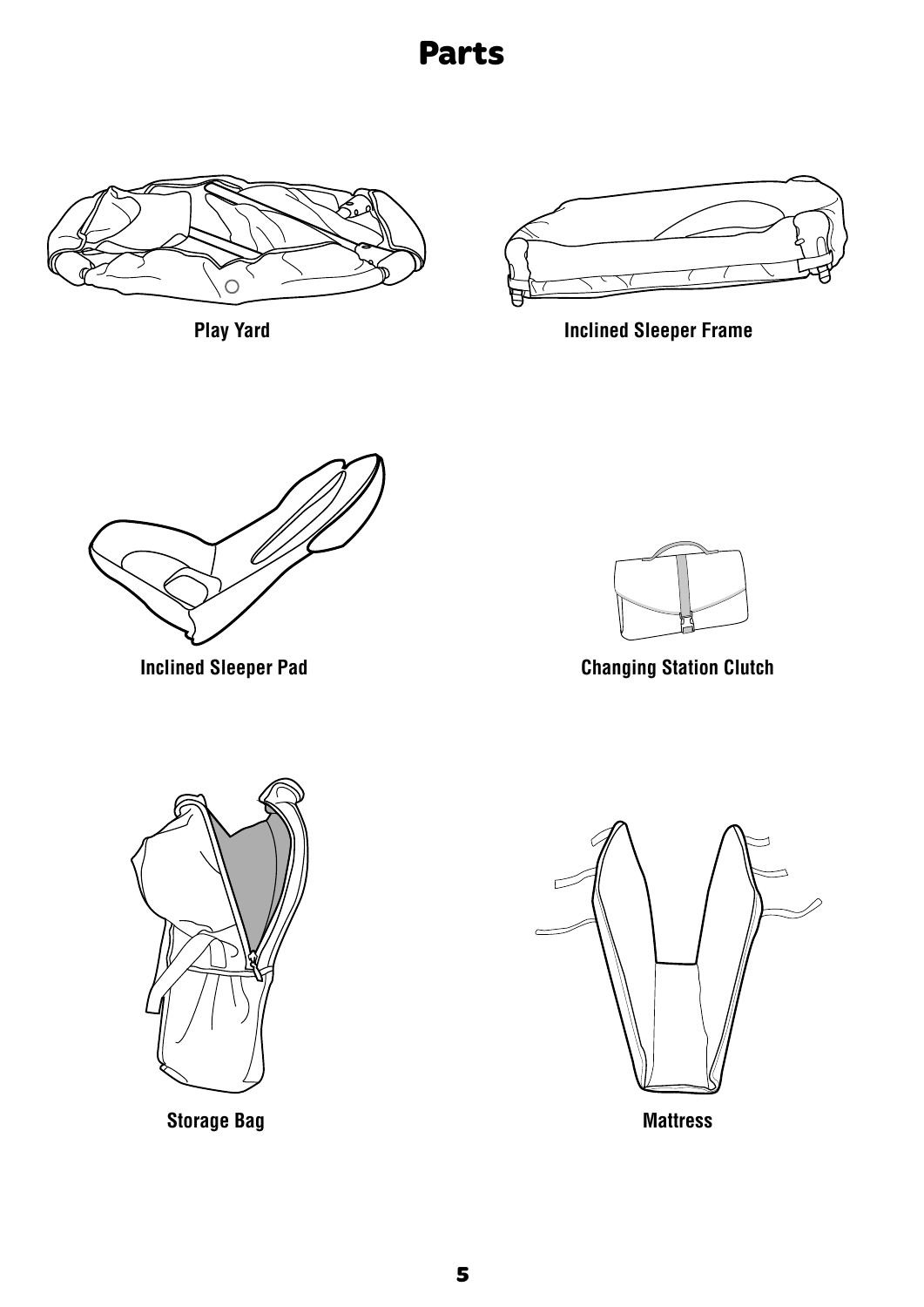#### **Play Yard Setup**





- Remove the play yard from the storage bag.
- Unfold the play yard.



• Lift a leg until you hear a "**click**" **A** . Repeat this procedure to open each leg **B** .





- Turn the play yard upright.
- Push down on the play yard top rails to make sure the legs are locked in place.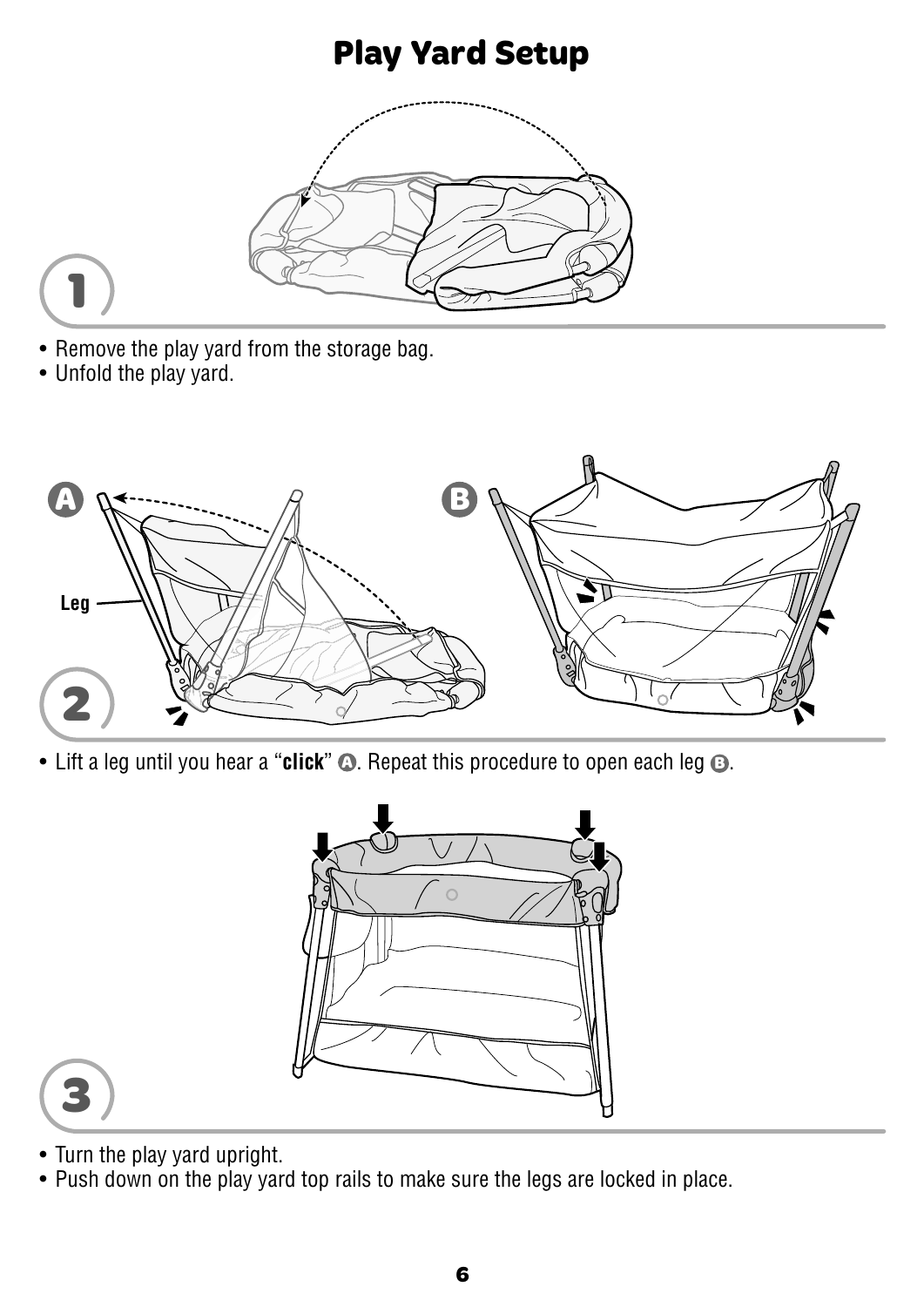#### **Play Yard Setup**





• Place the mattress in the bottom of the play yard.



- Fit the strap on a corner of the mattress through the slot in corner of the play yard floor  $\odot$ .
- Repeat this procedure and fit the remaining five mattress straps through the slots in the play yard floor.
- Reach under the play yard floor and pull a strap down. Fasten it to the bottom of the play yard **B**.
- Repeat this procedure to fasten the remaining mattress straps.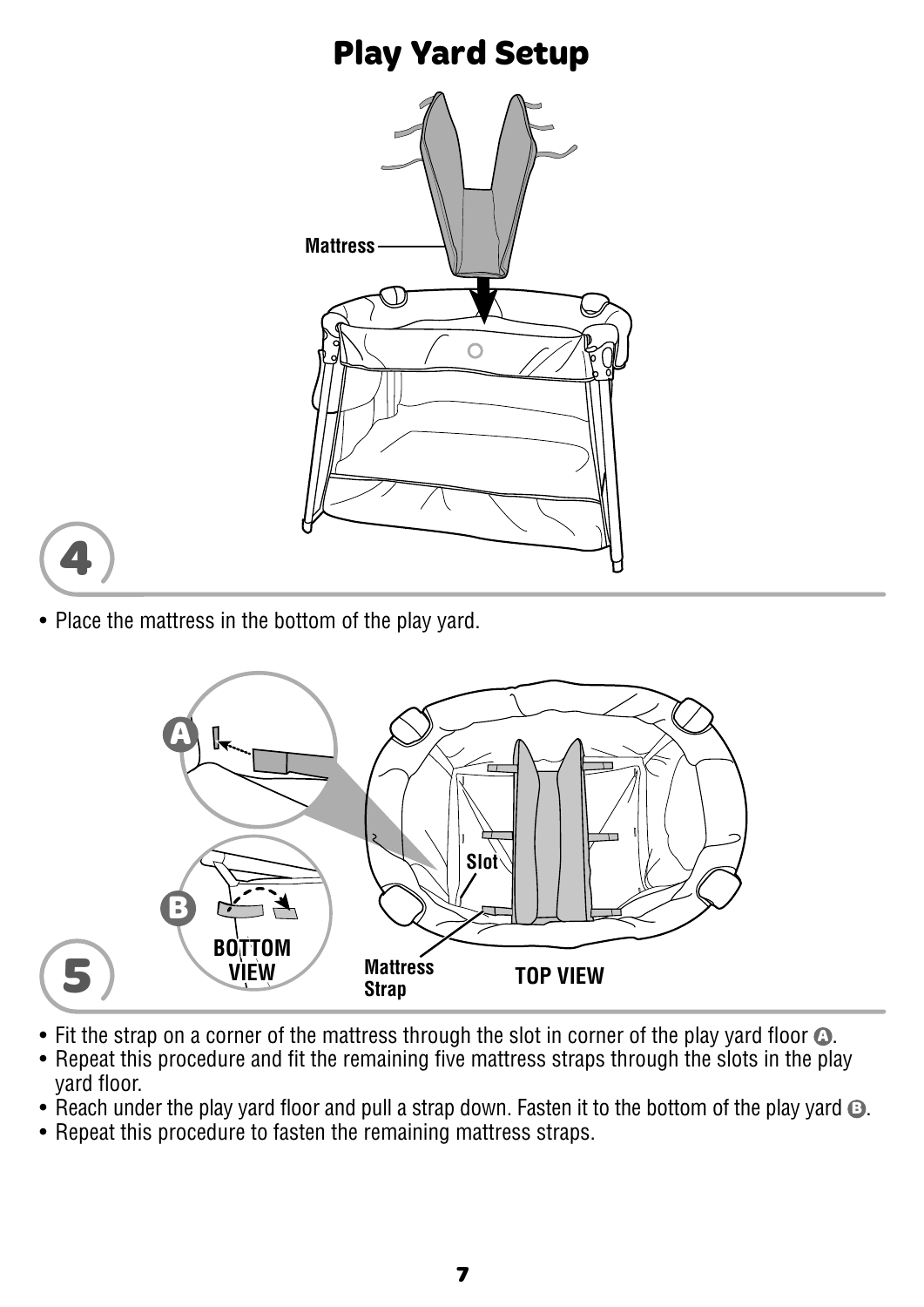#### **Inclined Sleeper Setup**

**IMPORTANT!** The inclined sleeper is only to be used attached to the play yard. Follow the Play Yard Setup instructions BEFORE following the instructions in this section.



• Fit the inclined sleeper frame around the top rails of the play yard.

**1**



• Fit all four clips on the inclined sleeper frame to the mounts on each corner of the play yard top rails.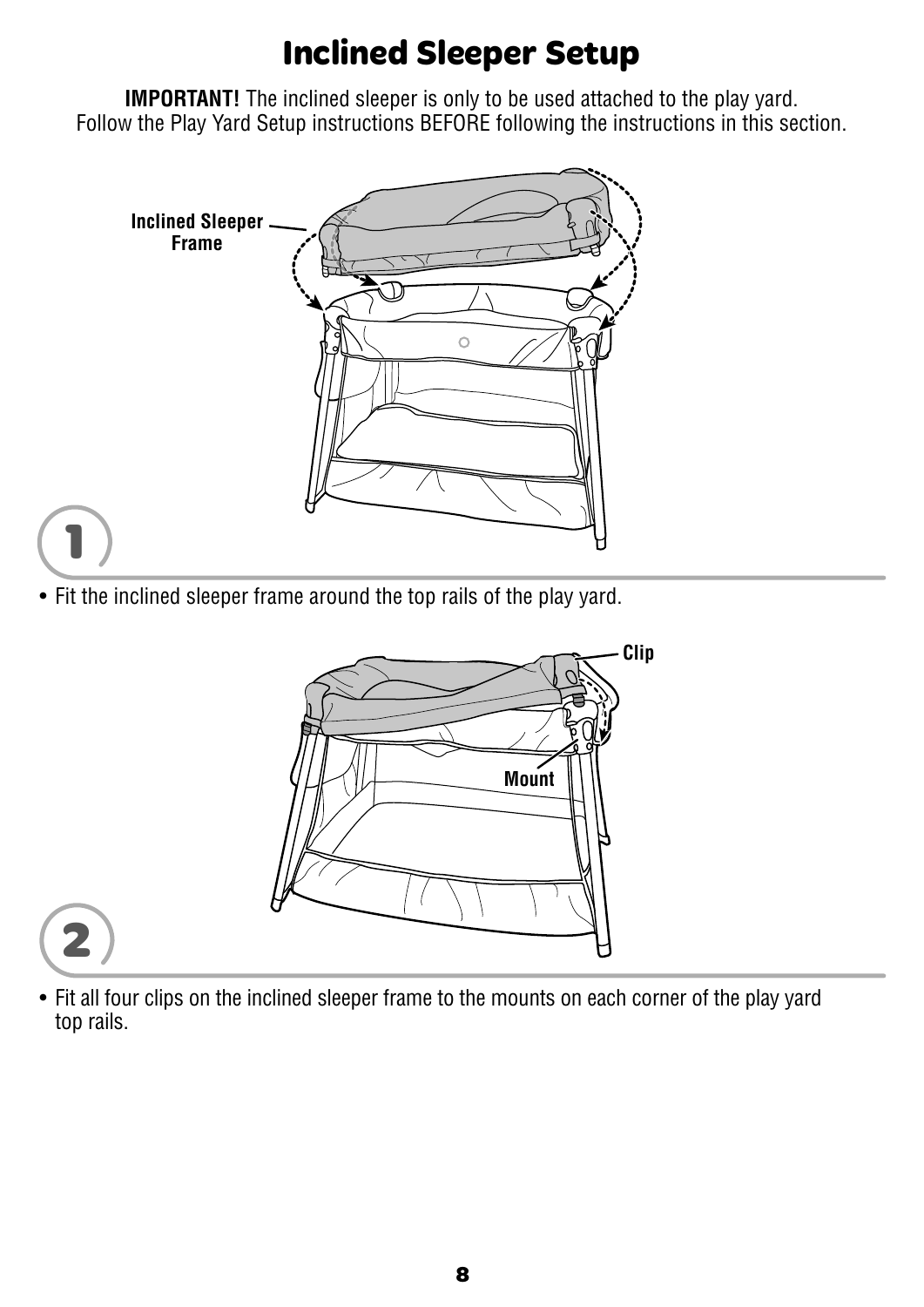#### **Inclined Sleeper Setup**





• Push down on the inclined sleeper frame to be sure it's secure.





- Fit the waist belts through the slots in the inclined sleeper pad.
- Fit the pocket on the inclined sleeper pad onto the support on the inclined sleeper frame.
- Press the inclined sleeper pad edges onto the fasteners on the inclined sleeper frame.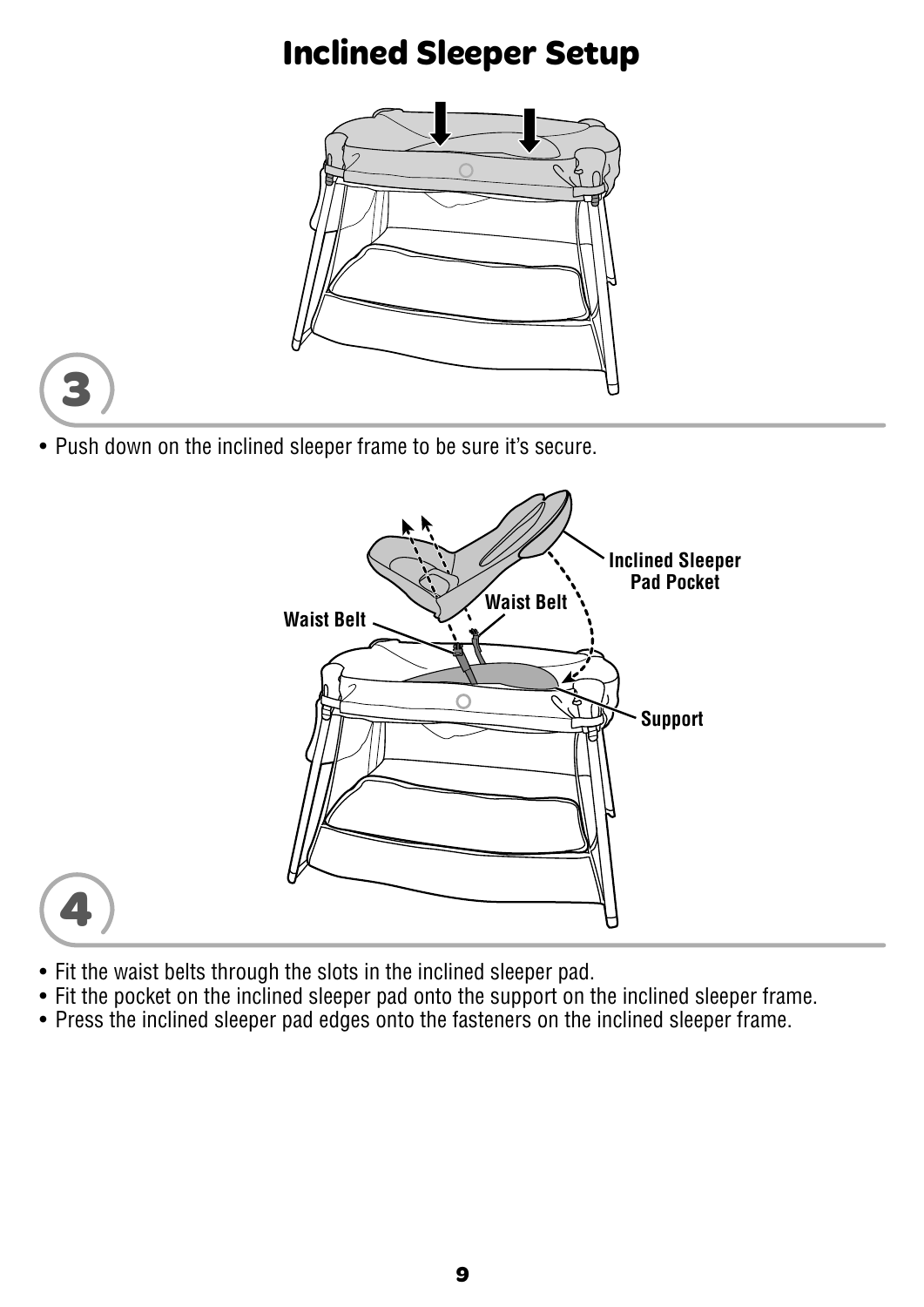#### **Inclined Sleeper Use**



#### **Securing Your Child**

**1**

- Place your child in the inclined sleeper.
- Position the restraint pad between your child's legs.
- Fasten both waist belts to the restraint pad. Make sure you hear a "**click**" on both sides.
- Tighten each waist belt so that the restraint system is snug against your child. Please refer to the next section for instructions to tighten the waist belts.



- **To tighten the waist belts:** Feed the anchored end of the waist belt up through the buckle to form a loop **A** . Pull the free end of the waist belt **B** .
- **To loosen the waist belts:** Feed the free end of the waist belt up through the buckle to form a loop  $\Omega$ . Enlarge the loop by pulling on the end of the loop toward the buckle. Pull the anchored end of the waist belt to shorten the free end of the waist belt **B** .
- Check to be sure the restraint system is securely attached by pulling it away from your child. The restraint system should remain attached.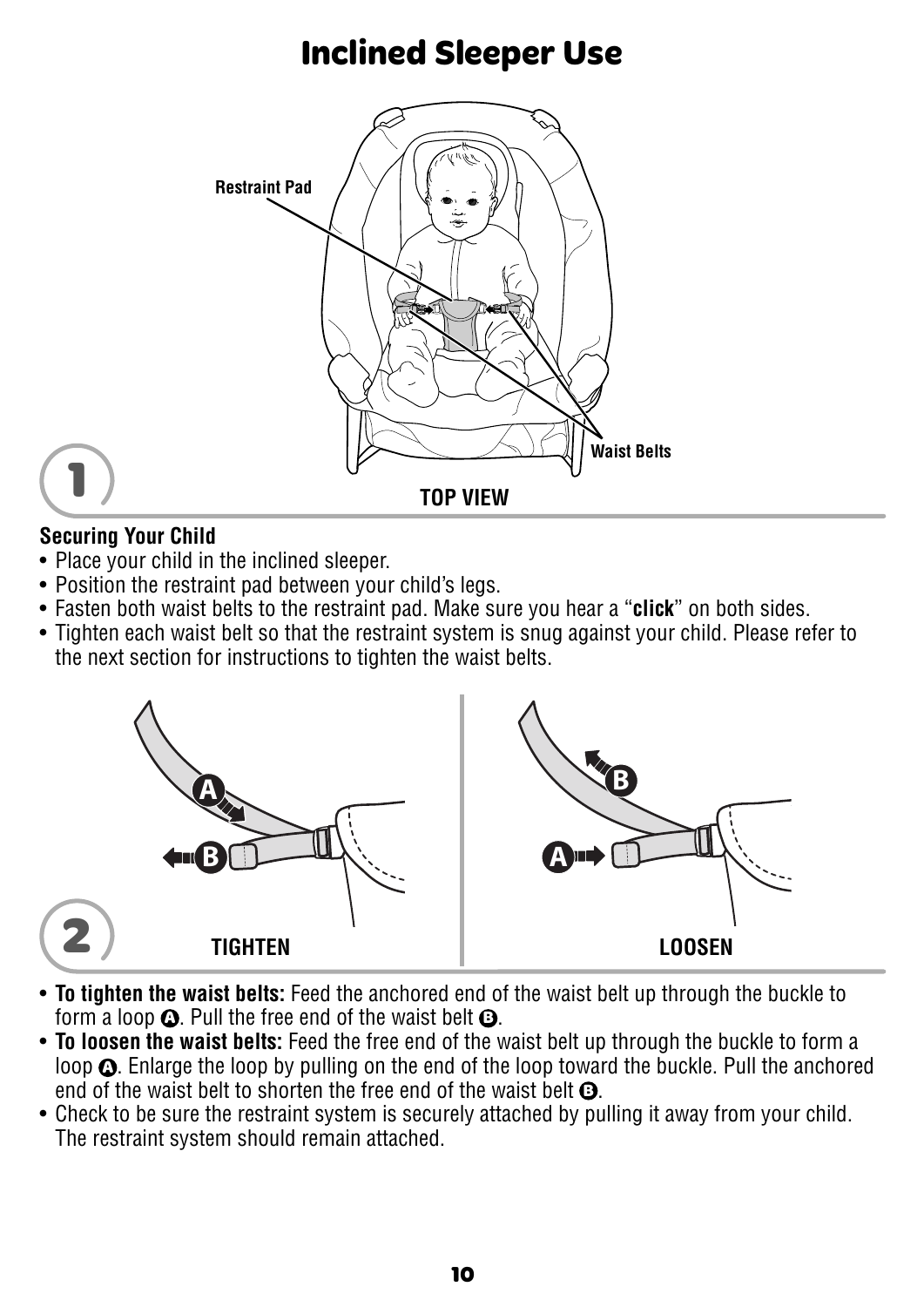#### **Play Yard Use**



**IMPORTANT!** Remove the inclined sleeper for play yard use. Pull up to remove all four clips on the inclined sleeper frame to remove from the play yard mounts.



- Unfold the changing station clutch.
- Insert wipes (not included) into the pocket in the clutch.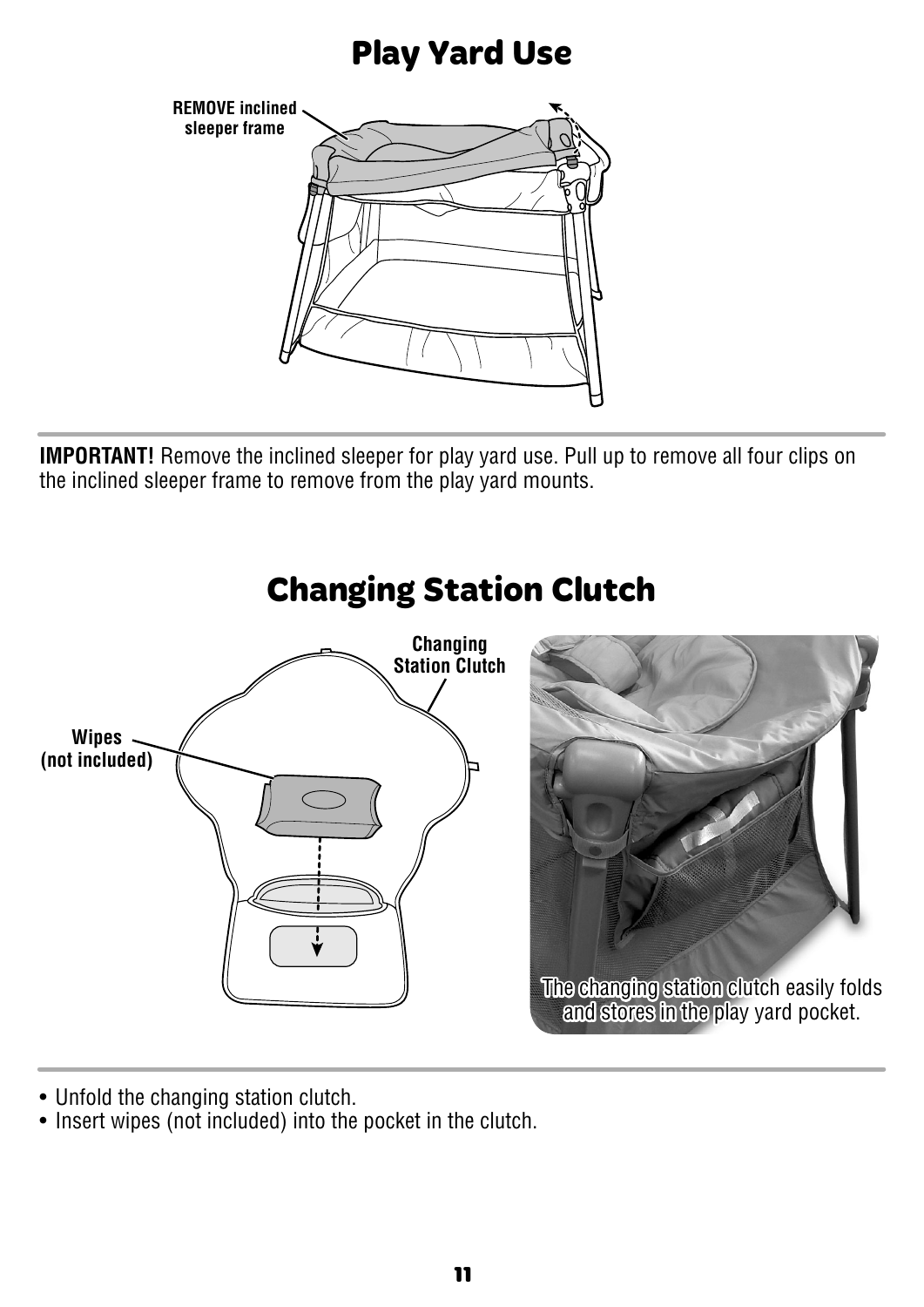#### **Storage**



- Unfasten the mattress straps underneath the play yard floor  $\Omega$ .
- Pull each strap up through the slot in the play yard floor **B** .
- Lift the ends of the mattress and remove from the play yard **C** .



- Turn the play yard over.
- Press the button on a leg and lower the leg.
- Repeat this procedure to lower the remaining legs.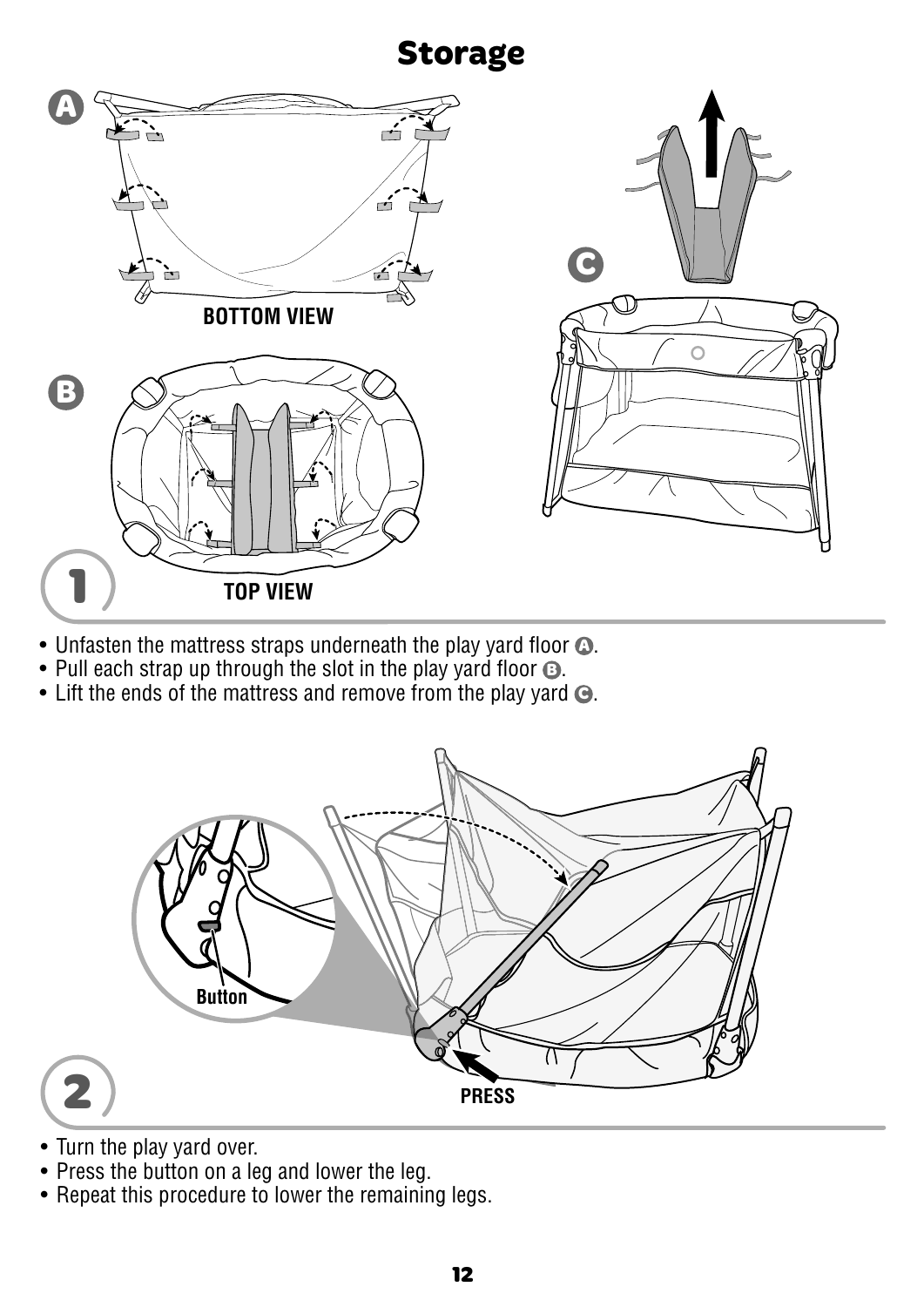#### **Storage**



• Press the latches on each play yard top rail.

**Hint:** The latches are located under the circles (and inside the fabric) on the play yard top rails.





**3**

• Fold the play yard in half.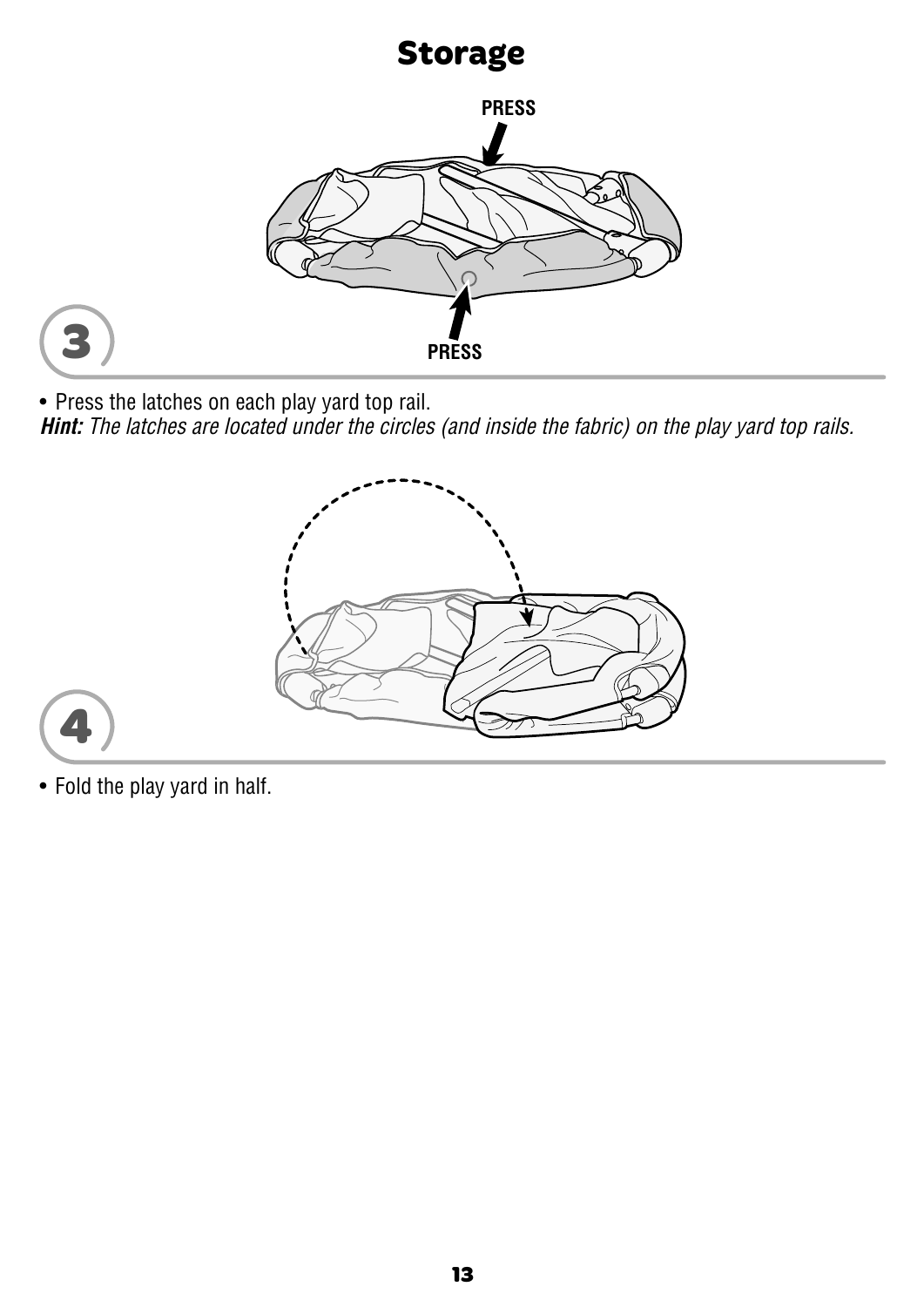# **Storage Inclined Sleeper Frame with Pad Station Clutch Play Yard Mattress**



• Place the inclined sleeper frame with pad and the changing station clutch inside the play yard. **Hint:** Tuck the fabric from the inclined sleeper frame into the center of the play yard.

• Fit the play yard inside the mattress.





• Fasten the straps on the mattress.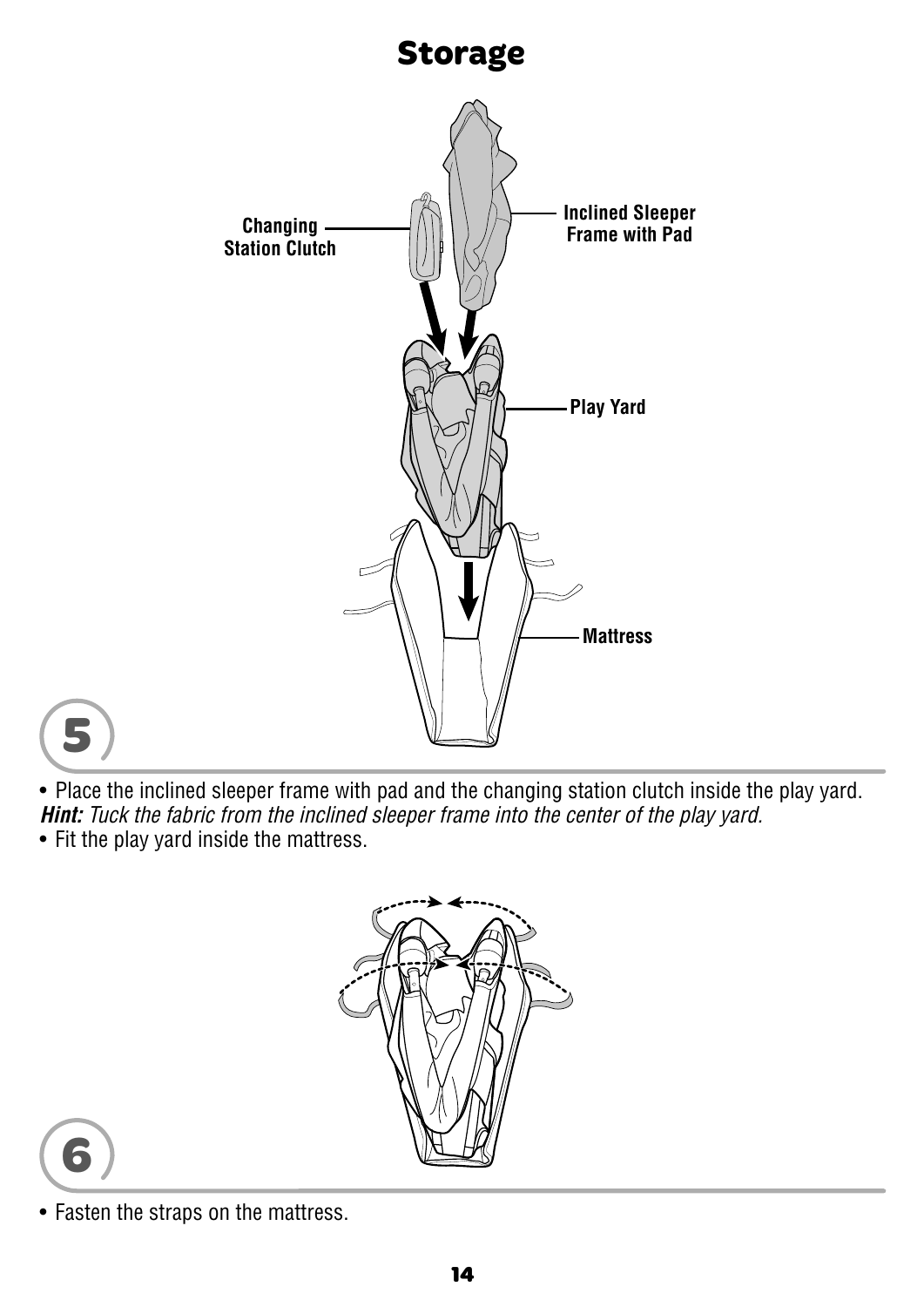#### **Storage**





- Place the mattress with play yard, inclined sleeper and pad and changing station clutch inside the storage bag.
- Zip the storage bag closed.